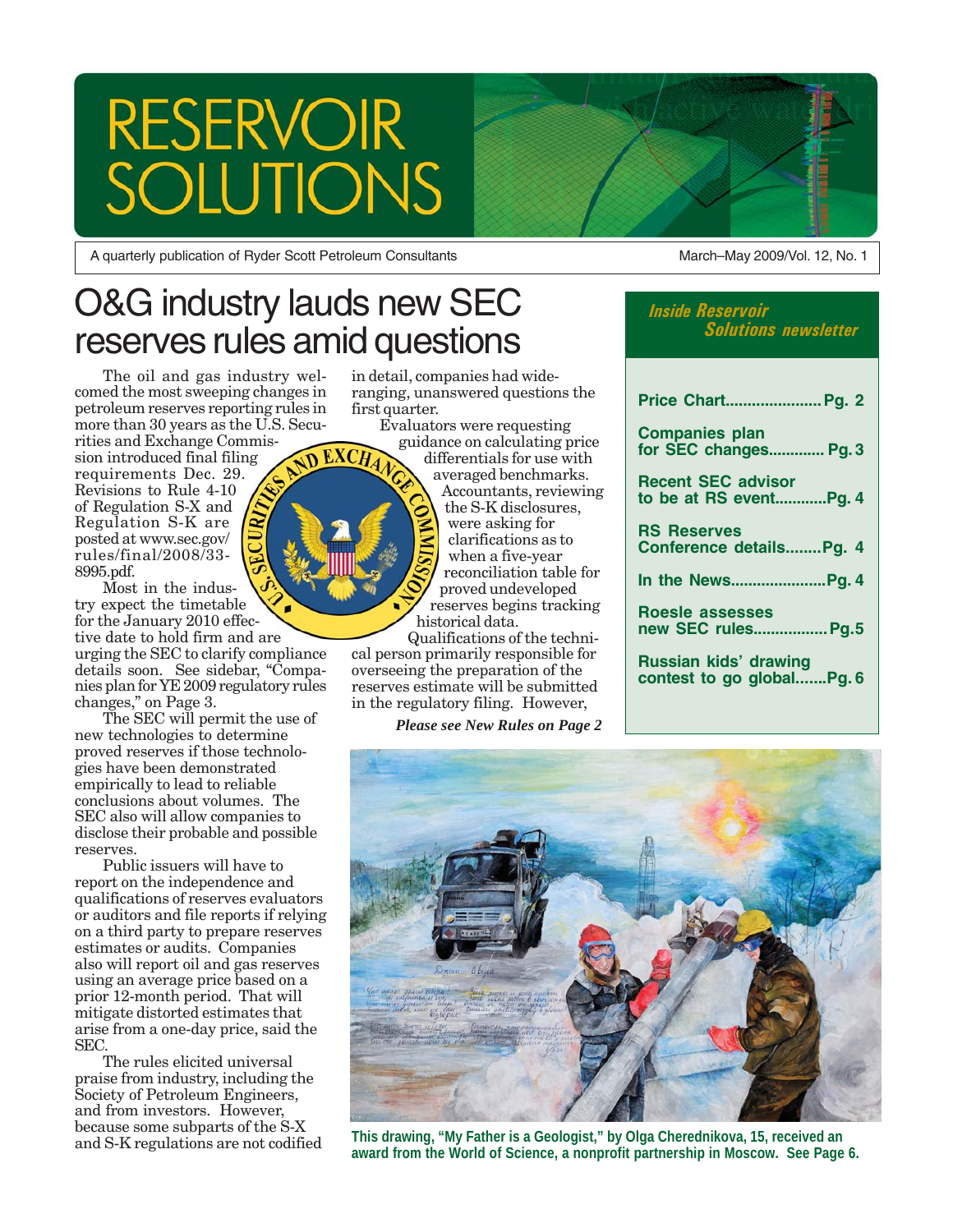### *New Rules—Cont. from Page 1*

large companies relying on internal estimates wanted to know which level of overseer to document—corporate reserves managers, business unit reservoir managers or asset team managers?

Companies also commented to the SEC on estimated additional costs to set up processes to capture the new required data under a response deadline of Feb. 13. The Commission is reexamining the burden of revised-information collections.

Initially, the SEC estimated that, on average, each company would incur a burden of 35 hours to prepare these disclosures each year over a three-year period. The agency upped its estimate to 100 hours added preparation time per company per year and 150 hours per year for foreign private issuers.

The SEC also estimated that 75 percent of the burden for public issuers would be carried out by outside professionals. "Some of our clients will report 3P reserves with price sensitivity cases," said Don Roesle, CEO at Ryder Scott. "That will result in more documentation by their staffs and increased review by us."

### **Highlights**

 Prices used to establish the economic limits of the reserves will be calculated as the unweighted arithmetic average of the price on the first day of each month within the 12-month period prior to end of reporting period. Prices are held constant over the field's economic producing life. The only exception is where sales prices are tied to futures contracts, which

may contain escalations based on future conditions. Companies were asking the SEC to clarify how to determine price when contracts expire during the reporting period. Mixing contract and market prices during the period and averaging those would result in a nonsense answer.

 Public issuers are allowed to report reserves from non-traditional sources. Extraction of unconventional resources is an oil and gas activity if the final product is oil or gas regardless of extraction method. End products include synthetic oil and gas. Under those guidelines, bitumen extracted through mining operations is reported as oil reserves if the end product is synthetic oil.

 A producer can report an adjacent undrilled area as proved if reasonably certain that it is continuous with the drilled area and economically productive. The SEC will be looking at "development spacing areas" rather than "drilling units." That allows producers to estimate proved reserves with reasonable certainty at greater distances from productive areas through the use of reliable technology. Industry is no longer constrained by the unrealistically high criterion of certainty to book PUD locations farther than one offset unit from the producer.

 $\Box$  Companies can cite reliable technology to justify establishing reasonably certain fluid contacts. Without a compelling technology case, lowest-known and highest-known hydrocarbon limits as seen in well penetrations still apply.

 An operator can book incremental proved reserves from planned improved recovery projects if "reasonable certainty" of future production is based on a pilot project in an area of the reservoir with properties no more favorable than in the reservoir as a whole. Analyzing the totality of reservoir properties in the aggregate is a departure from the old rules. In the

# performs hundreds of studies a year. Ryder Price history of benchmark oil and gas in U.S. dollars Scott multidisciplinary studies incorporate \$135.00

\$135.00<br>\$129.00<br>\$126.00<br>\$123.00<br>\$120.00<br>\$117.00<br>\$114.00<br>\$111.00 \$22.00 WTI @ Cushing Spot \$21.50 921.00<br>920.59 9385 93500<br>920.00 9319.50 9318.50 0<br>9310.50 9318.50 0<br>9317.50 9<br>9317.50 9<br>9315.50 P<br>9315.50 9<br>931.50 9<br>931.50 9<br>931.50 9<br>931.50 9<br>931.50 9<br>931.50 9<br>931.50 9<br>931.50 9<br>951.50 9<br>951.50 9<br>951.50 9<br>951.50 9<br>951.5 -+- Europe Brent Crude F.O.B Henry Hub SPOT  $-$ AFCO-SUS \$108.00 \$105.00<br>\$102.00  $\mathbf 0$  $\begin{array}{c} $99.00$ \\ $96.00$ \\ $93.00$ \\ $87.00$ \\ $87.00$ \\ $87.00$ \\ $87.00$ \\ $78.00$ \\ $77.00$ \\ $77.00$ \\ $77.00$ \\ $69.00$ \\ $66.00$ \\ $63.00$ \\ $86.00$ \\ $86.00$ \\ $86.00$ \\ $86.00$ \\ $86.00$ \\ $86.00$ \\ $86.00$ \\ $86.00$ \\ $86.00$ \\ $86.00$ \\ $86.00$ \\ $86.00$ \\ $86.0$ j  $\overline{P}$  $\frac{1}{4}$  $rac{c}{e}$  $\frac{1}{2}$ \$60.00 \$10.00 \$57.00 **\$9.50**<br>\$9.00 M \$54.00  $\frac{B}{B}$ \$51.00<br>\$48.00<br>\$45.00<br>\$42.00 \$8.50 m s8.00  $\mathbf b$  $\mathbf{L}$  $\begin{array}{r} 57.50 \\ 57.00 \\ 56.50 \\ 56.00 \\ 55.50 \\ 54.50 \\ 54.00 \\ 53.50 \\ 52.50 \\ 52.00 \end{array}$  $\mathbf{t}$  $\mathbf{u}$ \$39.00 \$36.00 \$33.00 \$30.00<br>\$27.00 \$24.00<br>\$21.00<br>\$18.00<br>\$15.00<br>\$12.00 1/1/2000 1/1/2001 1/1/2003 1/1/2004 1/1/2005 1/1/2006 1/1/2007 1/1/2002 1/1/2008 1/1/2009 DATE

**The historical price chart shows published, monthly-average, cash market prices for WTI crude at Cushing (NYMEX), Brent crude and Henry Hub and AECO gas.**



**Publisher's Statement** *Reservoir Solutions* newsletter is published quarterly by Ryder Scott Company LP. Established in 1937, the reservoir evaluation consulting firm

geophysics, petrophysics, geology, petroleum engineering, reservoir simulation and economics. With 115 employees, including 80 engineers and geoscientists,

Denver, Colorado; Phone: 303-623-9147 Calgary, AB, Canada; Phone: 403-262-2799

E-mail: info@ryderscott.com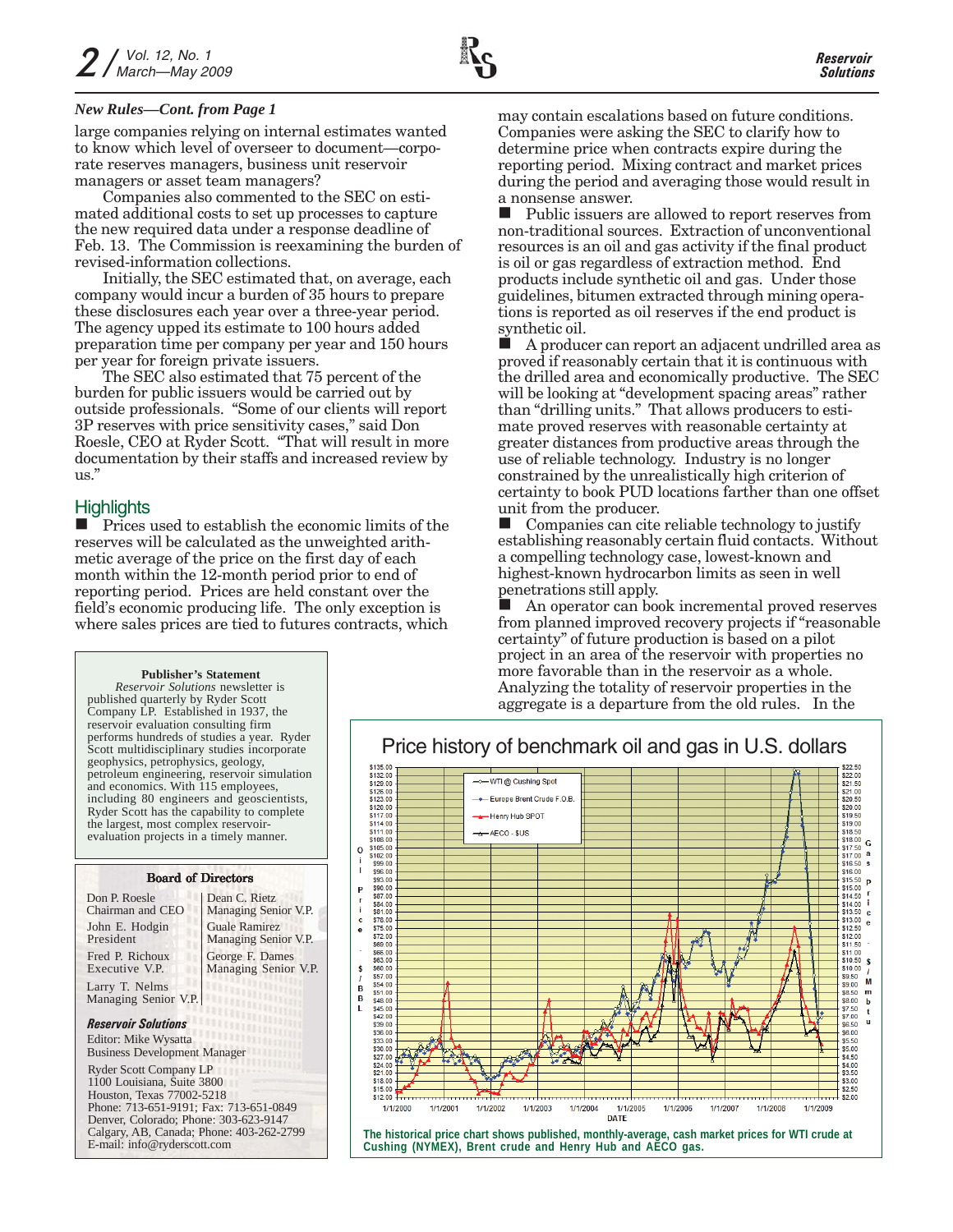the reservoir with the pilot or used as an analog.  $\blacksquare$  Under the old rules, improved recovery techniques had to be proven to be effective in the same reservoir or in an analogous reservoir in the same geologic formation in the immediate area. The new SEC definition does not stipulate that an analogous reservoir has to be in the immediate area or in pressure communication. In expansive geological plays, such as the U.S. Barnett shale, true analog and subject fields could conceivably be on opposite outer extremities of the formation. However, they will have to be in the same geological formation, have the same drive mechanisms and depositional environments and have similar geological structures. Reviewers were ques-

tioning whether subject and analog fields will have to have the same drive mechanism, as published, or same type of drive mechanism.

## Other Highlights of Regulation S-K disclosures

Public issuers can optionally disclose the sensitivity of reserves to price with price and cost schedules and assumptions for each scenario. All will be required to disclose material changes each year to PUDs, investments to convert PUDs to proved developed categories and why PUDs remain

undeveloped past five years.

If 15 percent or more of the company's total proved reserves in BOEs are in a single country, then the producer has to breakout those quantities in the filing unless the host country prohibits that disclosure and it would result in making public reserves in particular fields. Based on potential competitive harm, companies are objecting to this "and" statement requiring both conditions for the exemption. If the rule is not revised, then companies with a major field in a host country would be required to report material reserves, in effect, by field, absent objections by the country.

In a revised Form 20F, foreign private issuers are required to file the same disclosures as U.S. registrants unless prohibited by home jurisdiction. *Editor's Note: It is not the intention of this summary to fully present the new SEC regulations in their entirety. The views expressed in this article do not necessarily represent the opinions of Ryder Scott or its employees. For a complete review of the posted rules, go to the Web address cited in this article. Ryder Scott assumes no liability for the use or misuse of the material in this article.*

In anticipation of 2009 year-end regulatory reporting, public oil and gas companies were proceeding at full speed the first quarter with plans to revise internal guidelines and staff training and manuals for estimating reserves. **John Heine**, spokesman for the SEC, said Feb. 10 that the agency fully intended to implement the new standards on schedule.

At the same time, industry hopes that the process doesn't stall because of potentially drawn-out deliberations between U.S. regulators and accounting standard setters. The SEC, in its late December announcement, said, "As we discuss our revisions with the FASB (Financial Accounting Standards Board), we will

consider whether to delay the compliance date further." In late January, Texas A&M University professor **John Lee**, who as a fellow with the SEC last year, advised the agency on rules proposals, said that a slide in the deadline was a "slight possibility." While remarking that his comments only represented his views and not the SEC, he

added that a delay would occur if the FASB does not agree that the changes in the rules are consistent with FASB 69.

"The SEC cannot

dictate what the accounting standards can be," Lee said.

Other speculation focused on whether the newly headed Commission will freeze the pending rules to honor the spirit of a White House memo. Industry lobbyists in Washington, D.C., wanting to forestall any motion for a revote by the commissioners, were arguing in February that technically, the regulations are exempt from the freeze because they were approved by an independent governmental agency.

During the waning days of the Bush administration, some doubted that the SEC would approve the final measures before President Obama's team took over. Undeterred, the SEC approved the regulations while, on another front, the government watchdog battled a storm of criticism from the public for what was perceived as lax regulation of financial markets leading to a so-called once-in-a-lifetime economic meltdown.

"With each day that passes, the likelihood of a freeze becomes less and less," said a corporate reserves manager at a major who asked to remain anonymous.



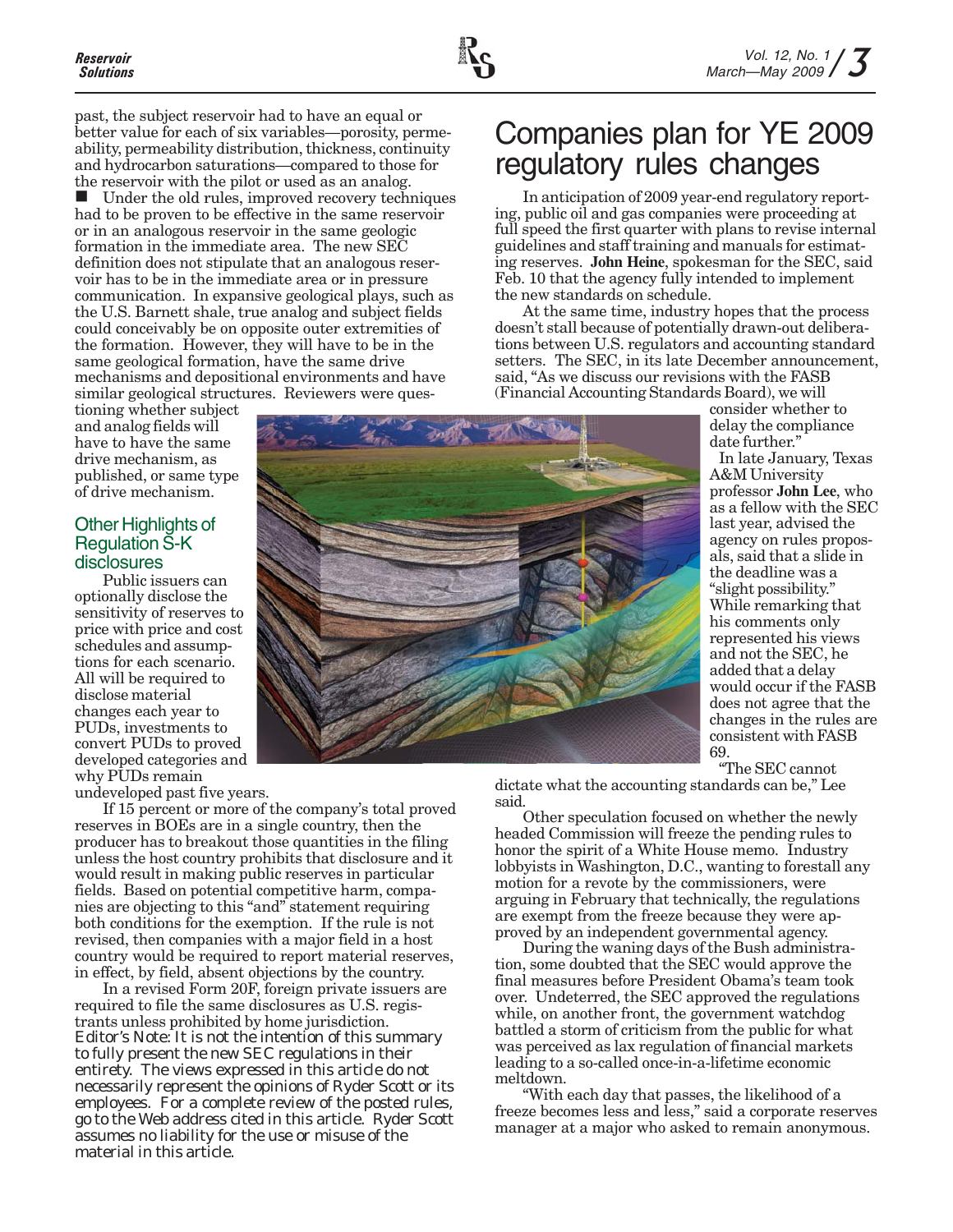

# SEC fellow to speak at Ryder Scott conference in May

SEC to scrutinize probable and possible reserves, use of seismic, says Lee



**John Lee**, a fellow at the U.S. Securities and Exchange Commission last year during the rulemaking process on new reserves disclosures, will be the guest speaker at the Ryder Scott Reserves Conference in Houston, Friday, May 8. He prefaced recent comments, stating that his opinions were not those of the SEC or its staff members. Lee said that engineers at

the Commission will review the

optional disclosure of probable and possible reserves with **Lee**

greater scrutiny as they learn to deal with the new rules

"The greater uncertainty in 2P and 3P reserves means greater risk to the investor," the Texas A&M University professor said. "The SEC is going to monitor it because its first responsibility is to protect the investor. But filers need the opportunity to report probable and possible reserves. Investment decisions are based on 2P."

Lee said that the proposed rules last June had to be rigorous and demanding. "Any changes in the final rules cannot be more demanding than those proposed. That's good protection for the public," he remarked.

Lee also said that if a quantity was proved under the old rules, it will be proved under the new rules. For instance, fuel gas consumed in operations would still be allowed to be reported as reserves, he remarked.

The new regulations only mention seismic analysis once and state that "a company may disclose that it used a combination of seismic data and interpretation, wireline formation tests, geophysical logs and core data to calculate the reserves estimate."

Lee said, "In combination with other technologies, seismic can be used to get a valid geological model and should be proven in practice to find contacts in the

Due to limited seating, by invitation only. To request an invitation, send an e-mail to mike\_wysatta@ryderscott.com. **"Evaluation Challenges in a Changing World" Ryder Scott Reserves Conference** Friday, May 8, 2009 during OTC week Parking, breakfast/lunch, reception provided Six to eight CEUs; Ethics course; Agenda TBA Hyatt Regency Houston Hotel, downtown Guest Speaker: John Lee, recent SEC fellow

formation." He remarked that companies would still be allowed to discuss seismic interpretations without regard to other analyses in press releases, but for filings, a company will have to support seismic with other evidence.

"The burden of proof is on the filer, but at least the opportunity to present a case is there," said Lee. He also said that it would be a good idea to post a questionand-answer section about the new rules on the SEC Web site.

For details on the upcoming Ryder Scott Reserves Conference, please see the display announcement on this page.

# In the News

■ **Alan W. Farquharson**, senior vice president of reservoir engineering at Range Resources Corp., told the *Fort Worth Business Press* that "the (SEC) changes will help investors better evaluate a company's strength."

He added, "Most companies are not valued on proved reserves only, especially when you have shale plays, such as the Marcellus, Barnett and Haynesville shales."

■ **Aubrey McClendon**, CEO at Chesapeake Energy Corp., told the *Houston Chronicle* that "changes to the (SEC) reserve reporting requirements may provide a significant uptick in the company's proved reserves."

McClendon was also quoted as saying that the company could have 20 Tcf equivalents of proved reserves in 2010 compared to 12 Tcf reported in the third quarter.

**Larry Nichols**, CEO and chairman at Devon Energy Corp., told the *Houston Chronicle* in February that "three months ago, we recorded the largest quarterly earnings in history. Now, we recorded our largest-ever quarterly loss. (Had the new SEC rule been in effect), we would not have announced any writedown at all."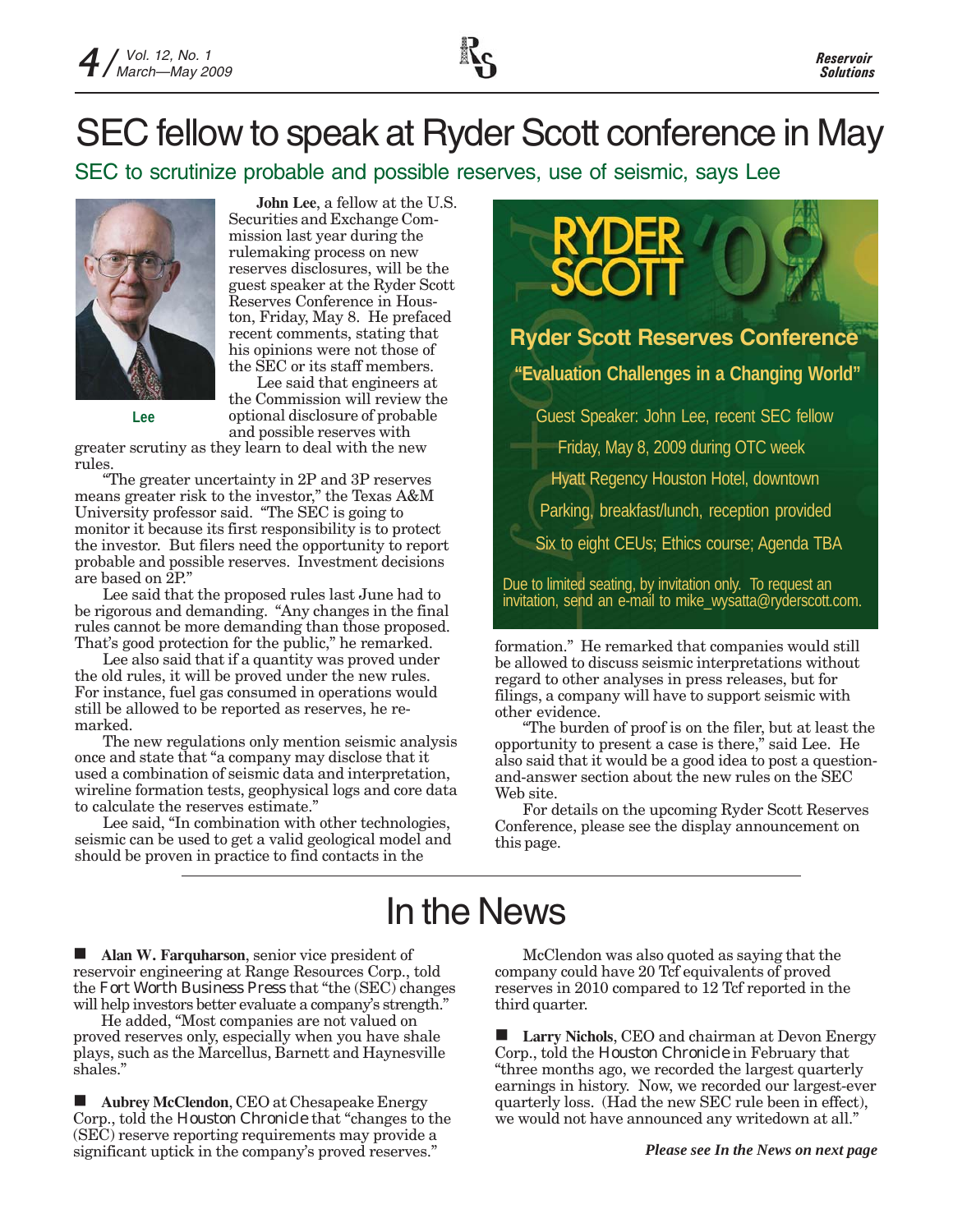# Roesle assesses Q4 reserves, SEC rules changes



**Roesle**

In a presentation to Citigroup Inc. recently, **Don Roesle**, CEO, discussed priceand cost-related fourth quarter impairments to petroleum reserves and the implications of next year's new U.S. reserves-reporting regulations. With year-end prices at \$44.60 a barrel for WTI crude and \$5.71 per MMBTU for Henry Hub gas, numerous reserves writedowns were reported in quarterly and 10-K filings.

At year end, most producers experienced a lag between the drop in commodity prices and trailing decreases in operating and development costs. "Proved producing reserves bookings were hit with low prices and opex and capex that did not decrease in the same proportion," said Roesle.

Some companies managed to document reductions in costs that were recognized at year end. "Companies had to present definitive, documented cases for cost reductions or use historical costs. Generally though, low prices and high costs increased economic limit calculations and reduced PDPs," said Roesle.

He also remarked that companies were removing proved undeveloped and behind-pipe reserves from the books because they were no longer economic. Falling prices also diluted discounted net present values, PV10s.

In discussing the U.S. Securities and Exchange Commission rules changes, Roesle said the Commission had "softened somewhat" the proposed time limit on the development of proved undeveloped reserves while stopping short of allowing "stagnant" PUDs.

Under the new rules, producers must file explanations of the reasons why material concentrations of PUDs in individual fields or countries have remained undeveloped for five years or more after disclosure as PUDs.

Roesle said that he anticipated that companies with shale plays and offshore and international properties would file exceptions to the time limits. He also discussed the SEC's allowance of the use of reliable

 St. Mary Land and Exploration Co. announced fourth quarter results in a news release stating that "the SEC recently published new rules for reporting year-end reserves that will go into effect for the calendar year 2009."

Stating that prices to be used to calculate year-end reserves will be based on an average, the company published a table detailing the reserves quantities it could recapture at various pricing assumptions. The SEC will allow optional price sensitivities to be filed in 2010.

## Potential Impact of SEC Rules Changes for 2010

 Change to PUD one-offset rule could significantly add to the proved reserves bases of companies with large portfolios of undeveloped locations, both infill and extension.

■ Change requiring that PUD reserves be part of a development plan that with a five-year timetable could remove some "stagnant" reserves from company books.

 Voluntary reporting of non-proved reserves could significantly add to a company's reserves base and perceived asset value.

■ Change from one-day to 12-month-average pricing could affect reserves depending on price volatility at year end.

 Use of new "reliable" technology could materially affect the assignment of reserves based on the application of seismic and well-test data to define downdip limits and areal extent of reservoirs.

 Implementation of new disclosure guidelines will significantly increase the information available to investors. The question is whether it will be helpful or confusing.

technology to justify reserves bookings.

"The producer will have to show a track record of successful, repeatable results from the deployment of a given technology in the reservoir," he said.

The SEC, in its principles-based approach, did not provide much specificity for which technologies would be used to build a case, but Roesle said that he expected companies to use seismic analysis, wireline formation tests and reservoir simulation.

His analysis included summaries of the new SEC regulations S-X and S-K in a 35-slide presentation followed by a question-and-answer session.

Ryder Scott professionals will offer additional analysis of new SEC disclosure rules at its annual reserves conference in May. See opposite page for further information.

*In the News—Cont. from Page 4* TNK-BP said it replaced 82 percent of its petroleum reserves using SEC standards in 2008. However, using "the less stringent criteria" of the SPE Petroleum Resources Management System (SPE-PRMS), it replaced 146 percent of its reserves. The company said that this is the first time in six years that it has failed to fully replace reserves. The cause was a sharp fall in spot crude prices at the end of the year.

> **Jeff Mobley**, head of investor relations at Chesapeake Energy Corp., told *Platts* that "the biggest thing is that they (SEC) will recognize unconventional holdings."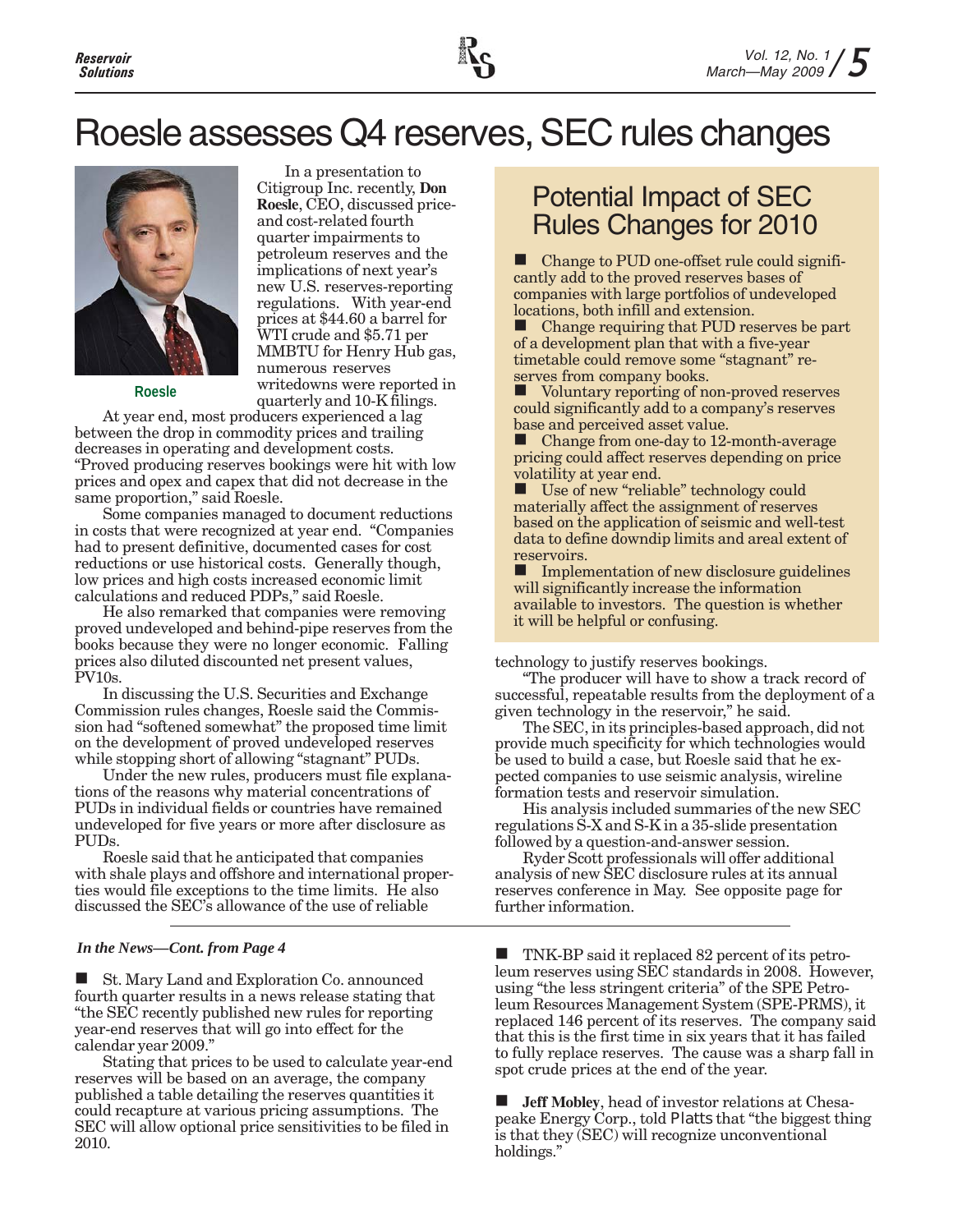# Drawing contest sparks kids' interest in O&G industry

Russian organizers ready to expand competition abroad; Research shows that viewing kids' drawings helps channel emotions in a world of constant change, they say



**Crayon drawing, "I live in Izhevsk," by Karina Ragimova, 9.**

Journalist **Dmytro Mossienko** turned to the American next to him at the children's art exhibit in Moscow, pointing to a girl's drawing. "The ambulance has an oil company's name on it," the *Oilmarket* editor mused.

Zigzagged strokes of crayon-green grass blades sprang off the illustration punctuated by colorful flower splotches. Basking under a smiling sun, kids played ball as smoke curled from a blue choo-choo train edging the playground—compositional elements juxtaposed to the hospital emergency.

Mossienko offered a newsman's analysis of the visual allegory—the ambulance, with RussNeft on the side, and frail figure on a stretcher symbolize the aftermath of a public scandal that the company suffered through in 2007. "You don't see honesty like that, except from a child," he said.

An art connoisseur with a more abstract view might say that the tension among the elements that the metaphor holds together is the source of its strength. Nine-year-old artist **Karina Ragimova** has a simpler explanation than journalist or critic.

"The drawing was a good chance to tell people about my beautiful home and about my mom's hard but interesting job in the oil industry," she said. Ragimova's composition represents her life in Izhevsk, the capital of the Udmurt Republic, where a subsidiary of RussNeft is a major local employer.

Her depiction and others won over judges in a nationwide drawing competition in Russia last year organized by Mir Nauki (World of Science), a nonprofit partnership in Moscow. Kids 16 and younger with parents in the oil industry submitted their oilfield portrayals in the "We are the Children of Oilmen" contest.

The winning entries were displayed at an exhibit at the Society of Petroleum Engineers conference in Moscow last October. Showings are scheduled across the country in various scientific and technical forums for a year. The oilfield scenes also competed in another Mir Nauki contest, "Images of Science 2008," that ended in February.

Laureate Ragimova's real passion is drawing. "When my mom is out and I am at home alone, I make up different stories and create images of them with paints, crayons, clay and stained glass," she said. "The material does not matter. My mom says that I am a creative child, but it seems to me I am just good at it."

With government support, Mir Nauki launched the contest to attract children to the oil industry and to encourage them to "carry the torch" of their parents, said **Irina G. Terentieva**, executive director at Mir Nauki. The partnership was originally asked to establish this program by a large Russian oil company dealing with a scarcity of human resources.

"In the beginning, there was a skeptical attitude towards the contest," said Terentieva. "Oil company management did not realize the actual target of the project. They treated it as an ordinary exhibition of



**Polina Fedoseeva, 10, receives a Mir Nauki award from Rick Tompkins, corporate business director internal audit at TNK-BP, at the SPE Moscow conference last October. Iskander Diyashev, SPE director at large, looks on. Photo courtesy Reed Exhibitions.**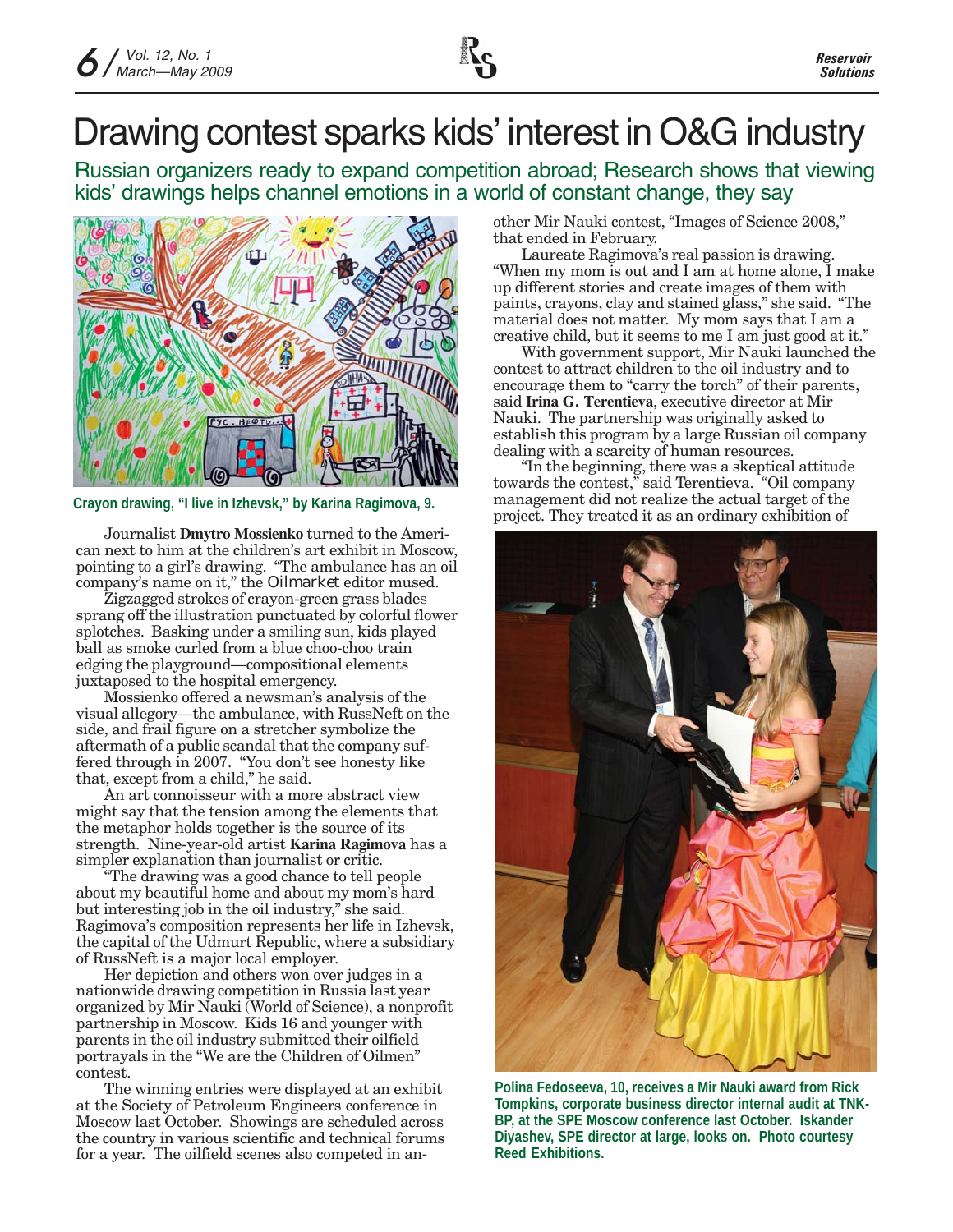



**Drawing contest winners who received their awards at the SPE Moscow conference included, from left, front row, laureates Polina Fedoseeva, Andrey Prokofiev, Tatjana Stepanova and Svjatoslav Maslennikov. From left, back row, laureates Anton Baltachev (obscured), Igor Ustinov, Anastasya Belozerova and Konstantin Terentiev. Photo courtesy Reed Exhibitions.**

#### drawings."

Initially, RussNeft Oil Co., TNK BP Ltd. and Gubkin Russian State University of Oil and Gas joined the effort. Momentum increased at the SPE conference as OAO Tatneft JSC, Schlumberger and Halliburton supported the program with gifts and assistance from their booths. Ryder Scott is an "information sponsor" for the program.

Hundreds of professionals from the industry visited the exhibit at the SPE conference. "We have received a number of requests for participation in 2009 and are proud to note that the requests have come from some big oil companies," said Terentieva.

Some elements of the program are not without historical precedent. Petroleum engineer **Dmitri Zabrodin** keeps postcards of kids' oilfield drawings that he bought about 10 years ago.

"The drawings were quite nice to see. The children were from Nefteyugansk, a city in western Siberia. It was a headquarters for Yukos at that time," said Zabrodin, vice president of Moscow-based FDP Engineering LLP, an alliance partner of Ryder Scott. The postcard series was presented in a booklet, "We Live in the Oilmen's City."

In the United States, Oklahoma's Oil & Natural Gas Producers & Royalty Owners holds a contest for children's oilfield drawings. However, the goal is to promote safety with a message to kids to "stay away" from potentially dangerous oil and gas operations.

Mir Nauki will accept entries for the 2009 contest from anywhere in the world. "Our contest is a Russian innovation, but we are ready to expand it abroad," said Terentieva.

At the conference, SPE president **Leo Roodhard** said that he supported a broader effort internationally for the program. SPE made allowances to admit the youngsters to the conference hall so they could see their drawings on exhibit and attend the awards ceremony.

Mir Nauki is asking oil and gas companies to display the children's drawings to enhance office décor.

"It's the easiest way to cope with a featureless office space and create a relaxed, positive environment," said Terentieva. Mir Nauki cites findings of psychologists, who say that wall hangings of the drawings help to maximize intuition and channel

#### *Please see Drawings on Next Page*



**This watercolor painting, "At the Oil Field," by Anastasya Belozerova, 15, comes to life with vivid, hot and cool colors.**